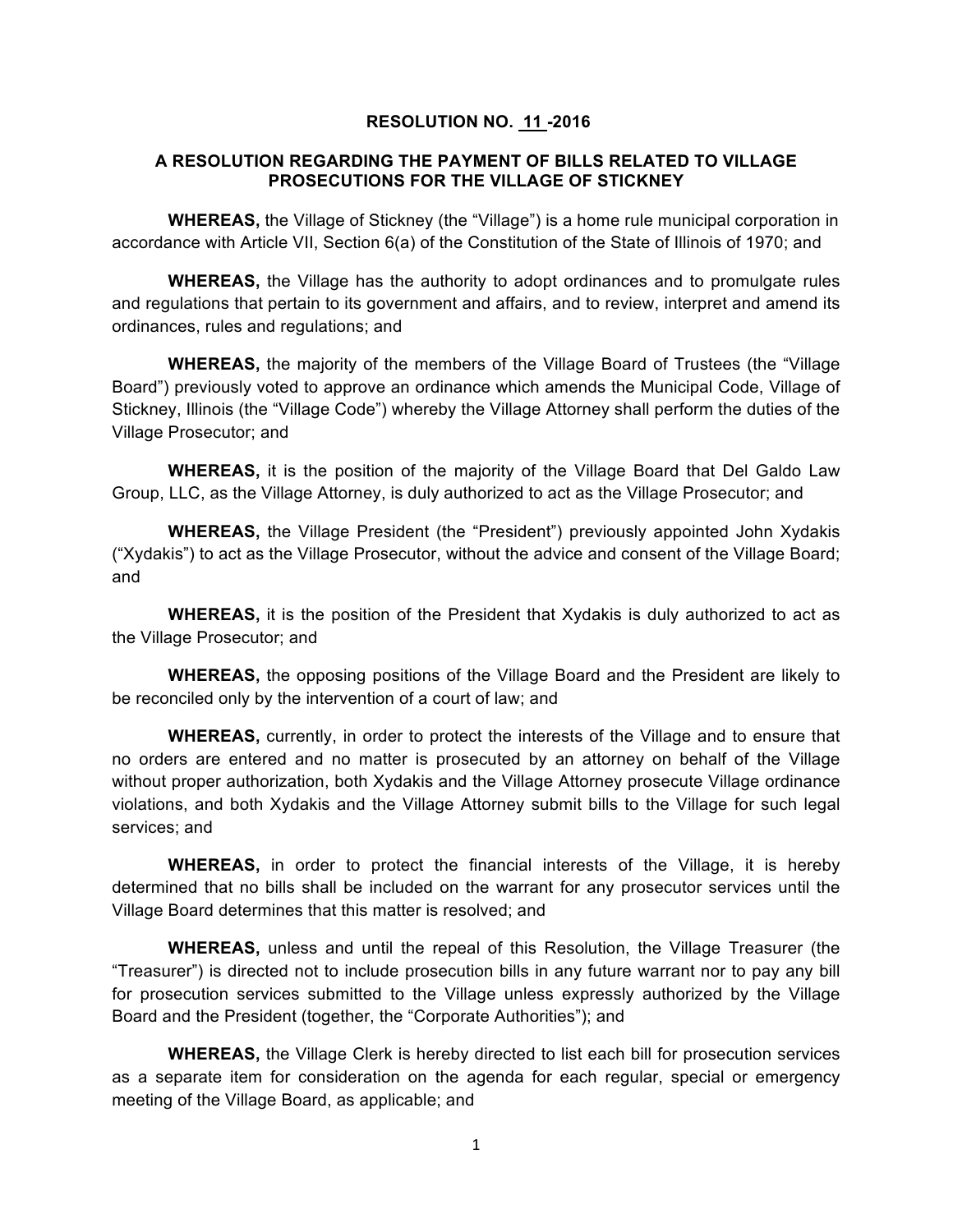**WHEREAS,** it has further come to the attention of the Village Board that although Xydakis was appointed by the President to act as the Village Prosecutor in his personal capacity, Xydakis has not personally been attending prosecutions on behalf of the Village, and has been sending another individual in his stead; and

**WHEREAS,** there is no grant of authority for said individual to prosecute Village ordinances, and therefore, any prosecution bills submitted by Xydakis for services he did not personally perform are improper and invalid; and

**WHEREAS,** as Xydakis' pending bills for prosecution services are invalid, the Village is in compliance with the Local Government Prompt Payment Act (50 ILCS 505/1 *et seq.)* in its disapproval of bills received thus far for said services;

## **NOW, THEREFORE, BE IT RESOLVED BY THE PRESIDENT AND BOARD OF TRUSTEES OF THE VILLAGE OF STICKNEY, COOK COUNTY, ILLINOIS, as follows:**

**SECTION 1: RECITALS.** The facts and statements contained in the preamble to this Resolution are found to be true and correct and are hereby adopted as part of this Resolution.

**SECTION 2: PURPOSE.** The purpose of this Resolution is direct the Treasurer not to include any bill for legal services related to prosecutions on behalf of the Village on any future warrant nor to pay any bill for prosecution services submitted to the Village unless expressly authorized by the Corporate Authorities, to direct the Village Clerk to list each bill for prosecution services as a separate item for consideration on the agenda for each regular, special or emergency meeting of the Village Board, as applicable, to authorize the President or his or her designee to take all steps necessary to carry out the intent of this Resolution and to ratify any steps taken to effectuate those goals.

**SECTION 3: AUTHORIZATION**. The Village Board hereby ratifies any and all previous action taken to effectuate the intent of this Resolution. The Village Board further directs the Treasurer not to include prosecution bills on any future warrant nor to pay any bill for prosecution services submitted to the Village unless expressly authorized by the Corporate Authorities until such time as this Resolution is repealed. The Village Board further directs the Village Clerk to list each bill for prosecution services as a separate item for consideration on the agenda for each regular, special or emergency meeting of the Village Board, as applicable. The Village Clerk is hereby authorized and directed to attest to and countersign any other documentation as may be necessary to carry out and effectuate the purpose of this Resolution. The Village Clerk is also authorized and directed to affix the Seal of the Village to such documentation as is deemed necessary. The officers, agents and/or employees of the Village shall take all action necessary or reasonably required by the Village to carry out, give effect to and consummate the purpose of this Resolution and shall take all action necessary in conformity therewith.

**SECTION 4. HEADINGS.** The headings of the articles, sections, paragraphs and subparagraphs of this Resolution are inserted solely for the convenience of reference and form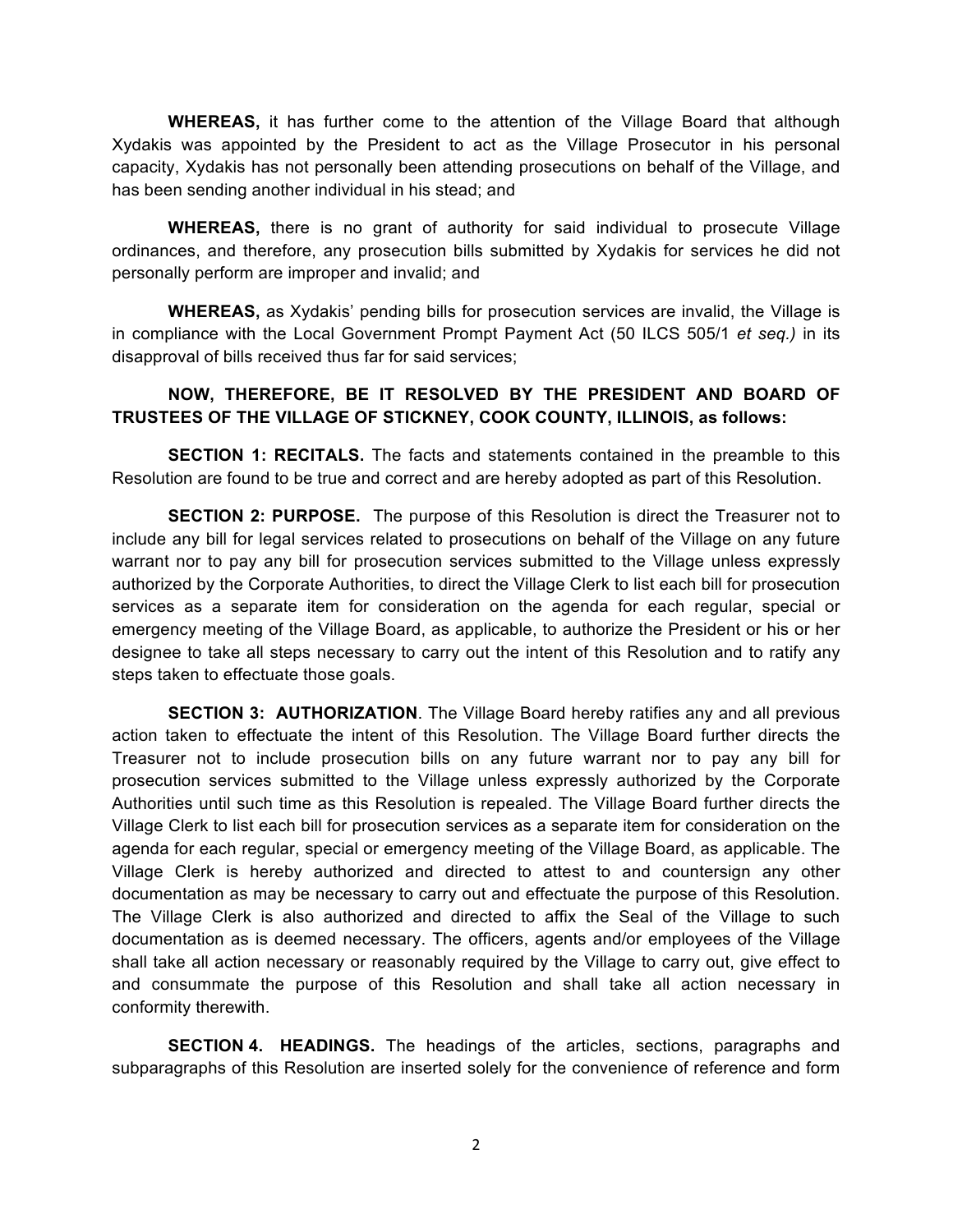no substantive part of this Resolution nor should they be used in any interpretation or construction of any substantive provision of this Resolution.

**SECTION 5. SEVERABILITY.** The provisions of this Resolution are hereby declared to be severable and should any provision of this Resolution be determined to be in conflict with any law, statute or regulation by a court of competent jurisdiction, said provision shall be excluded and deemed inoperative, unenforceable and as though not provided for herein and all other provisions shall remain unaffected, unimpaired, valid and in full force and effect.

**SECTION 6. SUPERSEDER.** All code provisions, ordinances, resolutions, rules and orders, or parts thereof, in conflict herewith are, to the extent of such conflict, hereby superseded.

**SECTION 7. PUBLICATION.** A full, true and complete copy of this Resolution shall be published in pamphlet form or in a newspaper published and of general circulation within the Village as provided by the Illinois Municipal Code, as amended.

**SECTION 8. EFFECTIVE DATE.** This Resolution shall be effective and in full force immediately upon passage and approval as provided by law.

(REMAINDER OF THIS PAGE INTENTIONALLY LEFT BLANK)